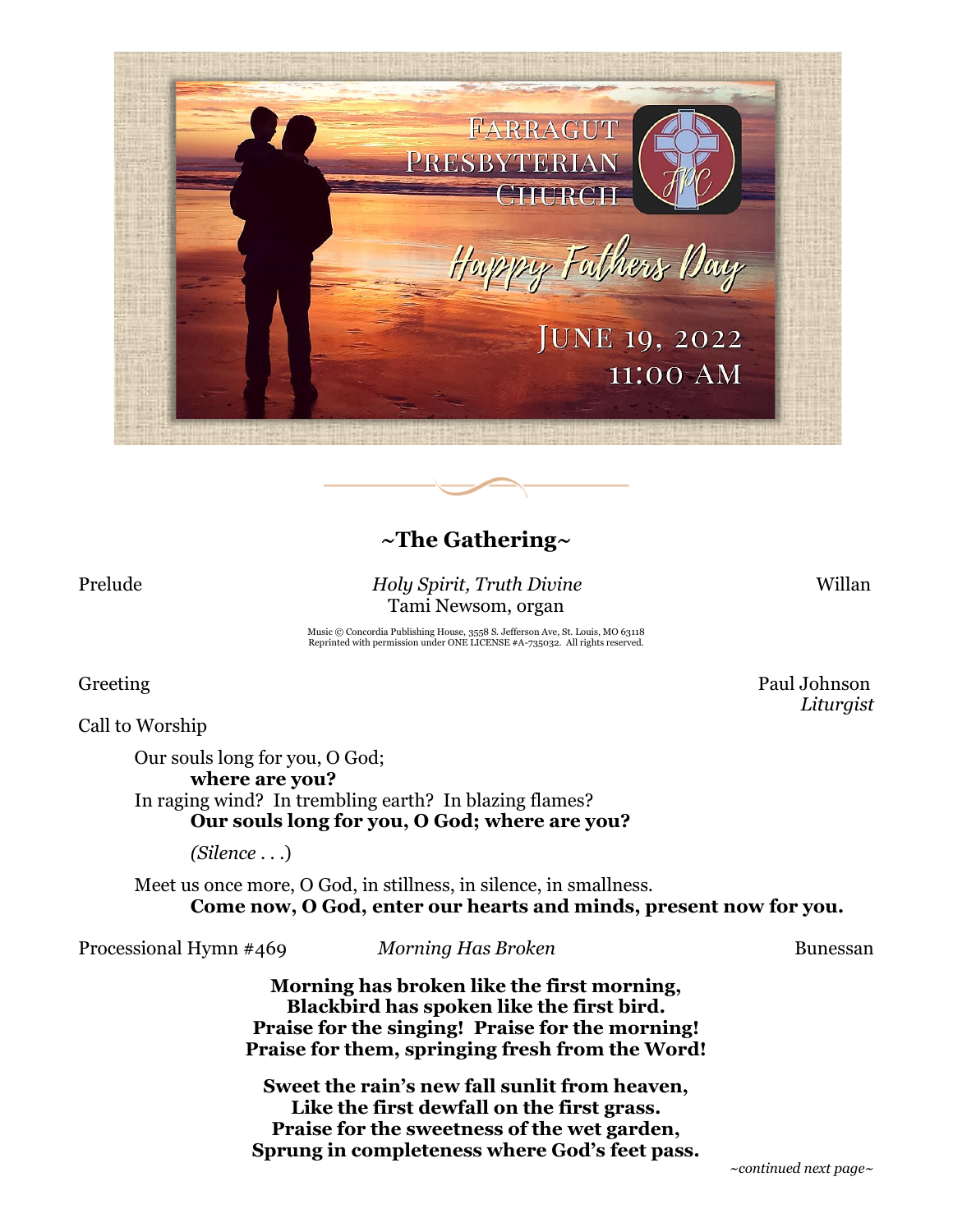#### **Mine is the sunlight! Mine is the morning, Born of the one light Eden saw play! Praise with elation, Praise every morning, God's recreation of the new day!**

Text: Elanor Farjeon, 1931 from *Enlarged Songs of Praise.* Used by permission of David Higham Assoc., Ltd. All rights reserved.<br>Music: Gaelic melody, arr. Dale Grotenhuis, 1985, arrangement © 1987 by CRC Publications, Gra

Prayer of Confession

**God of Grace, we have harmed your children whom you love. Because we do not understand them, we segregate them, we reject them, we demonize them, and we hurt them.**

**Forgive us, in your infinite love, and teach us to welcome all of your children until our hospitality is as wide as your mercy. Help us to understand others as we wish to be understood. Guide us to love one another as you love us.**

*(please continue in silent prayer)*

Kyrie Eleison Harmsel  $\overline{\mathbf{O}}$ hear my hum-ble prayer.  $List-ten$ Lord: to my cry, When my soul is trou - bled, keep me in your care.

Declaration of Forgiveness

The Response #579 *Gloria Patri Gloria Patri Greatorex* Glo - ry be to the Fa-ther, Son, and to and to the the  $Ho - Iv$ Ghost: As it was in the be  $-$  gin-ning, is now, and  $ev - er$ shall be, world with - out  $end.$ Α Α men men

The Peace

The Peace of Christ be with you. **And also with you.**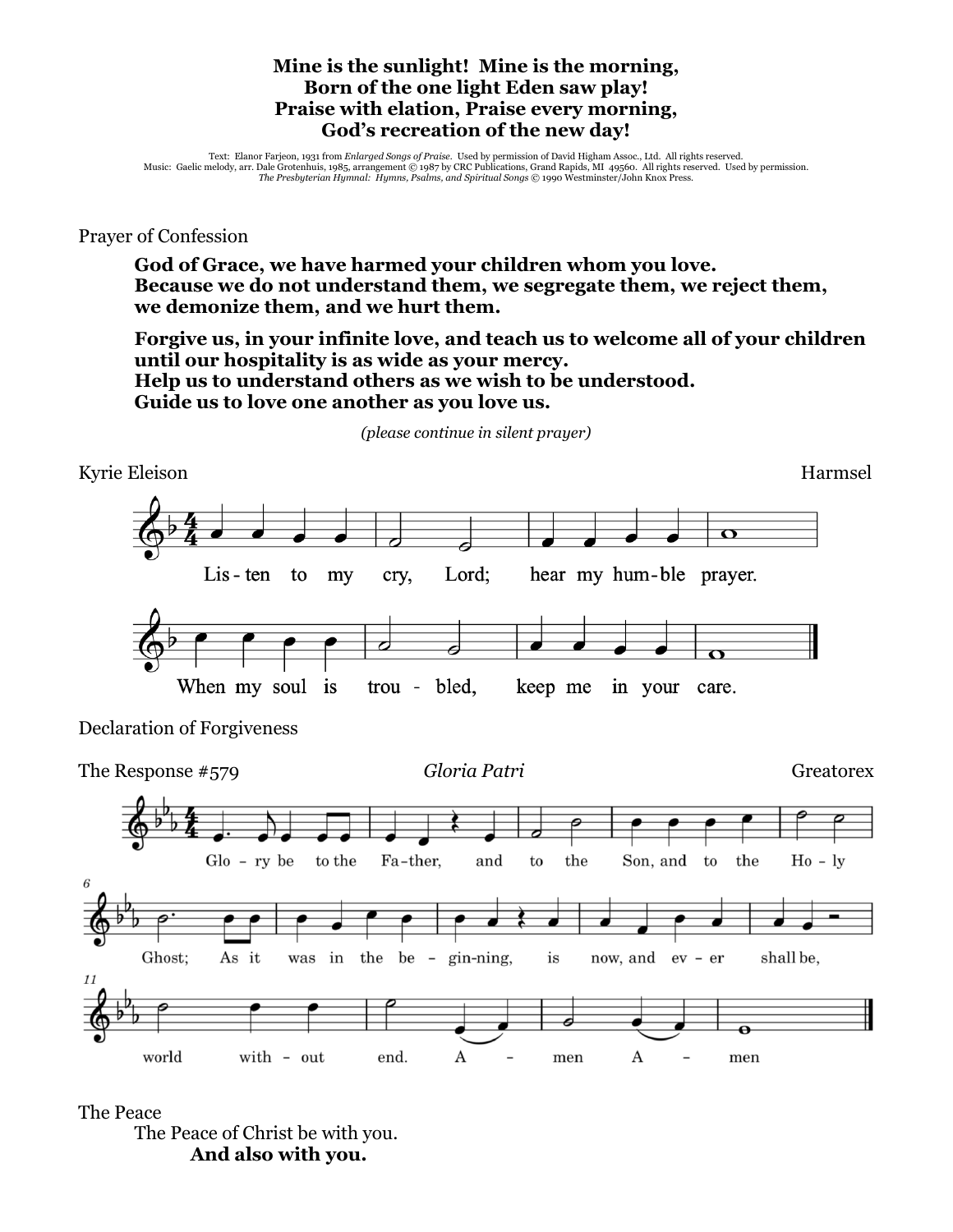## **~The Word~**

Prayer for Illumination

**Holy, Holy, Holy One, your words feed us, the Word frees us, and the Spirit gives us life. Grant our ears an appetite for hearing and our spirits strength for loving you. Amen.**

First Scripture Reading: Luke 8:26-39

The Gospel of the Lord. **Praise to you, O Christ.**



**I believe in God, the Father almighty, creator of heaven and earth.**

**I believe in Jesus Christ, God's only Son, our Lord, who was conceived by the Holy Spirit, born of the Virgin Mary, suffered under Pontius Pilate, was crucified, died, and was buried; he descended to the dead. On the third day he rose again; he ascended into heaven, he is seated at the right hand of the Father, and he will come again to judge the living and the dead.**

**I believe in the Holy Spirit, the holy catholic church, the communion of saints, the forgiveness of sins, the resurrection of the body, and the life everlasting. Amen.**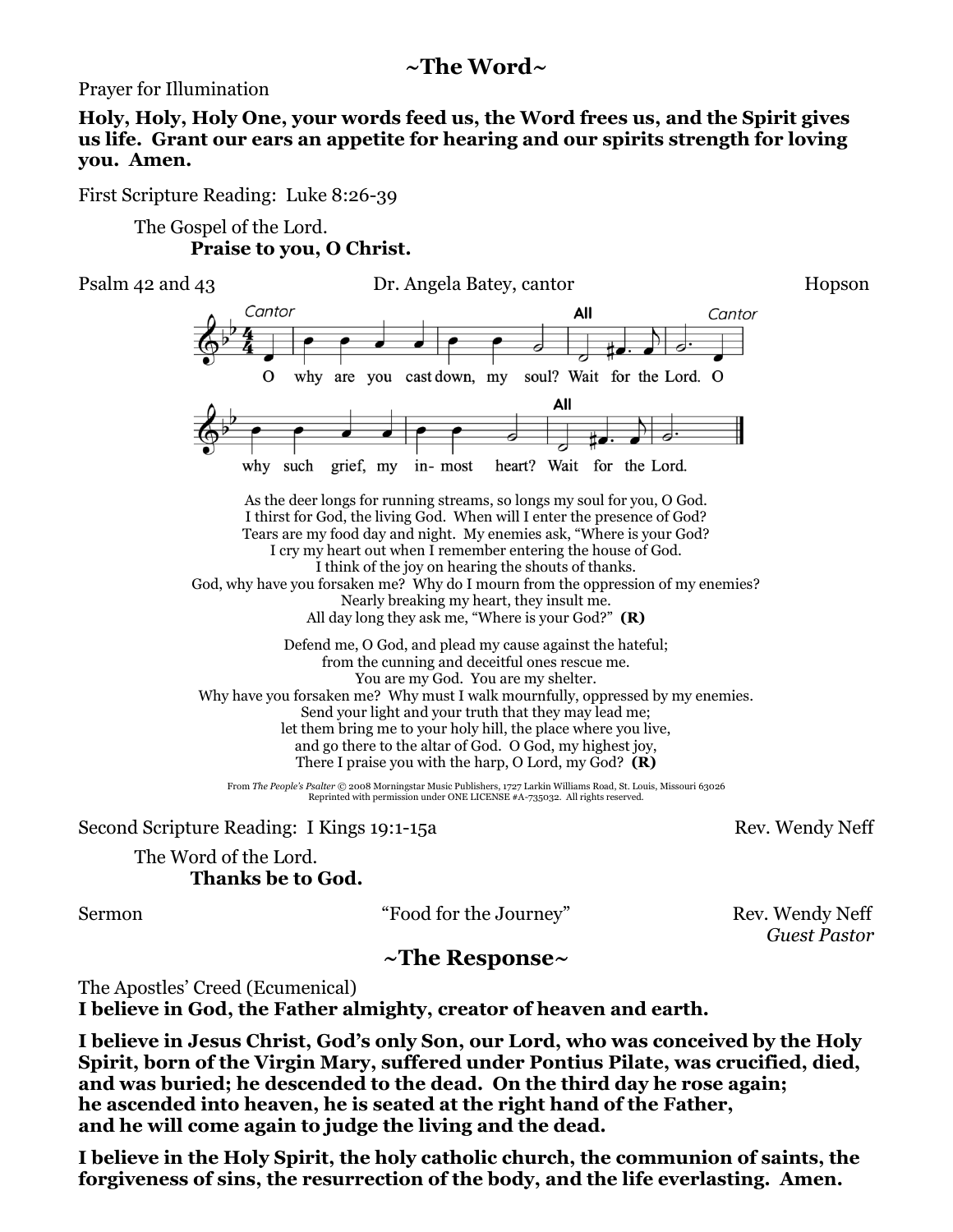#### The Anthem *Go Into The World* Natalie Sleeth Women's Ensemble **Our Women's Ensemble sings today in honor of Father's Day.**

Go ye into the world and make disciples of all the nations, Go ye into the world and I will be with you there! Go ye into the world and take the Gospel to all the people.

I am the vine, you are the branches, ever the fruit to bear; I am the light, you, the reflection everywhere.

Go ye into the world and tell the story to all believers. Go ye into the world and tell the story both far and near; And I will be with you there!

Call for the Offering

Prayers of Thanksgiving and Intercession

The Lord's Prayer

**Our Father, who art in heaven, hallowed be thy name. Thy kingdom come, thy will be done, on earth as it is in heaven. Give us this day our daily bread; and forgive us our debts, as we forgive our debtors; and lead us not into temptation, but deliver us from evil. For thine is the kingdom, and the power, and the glory, forever. Amen.**

# **~The Sending~**

Recessional Hymn #439 *In Christ There Is No East or West* St. Peter

**In Christ there is no east or west, in Him no south or north; But one great fellowship of love throughout the whole wide earth.**

**In Christ shall true hearts everywhere their high communion find; His service is the golden cord close-binding humankind.**

**Join hands, disciples of the faith, what-e'er your race may be. All children of the living God are surely kin to me.**

**In Christ now meet both east and west, in Him meet south and north; All Christly souls are one in Him throughout the whole wide earth.**

Text: John Oxenham, 1908; alt. Reprinted by permission of the American Tract Society, Garland, TX. Music: Alexander Robert Reinagle, 1836. *The Presbyterian Hymnal: Hymns, Psalms, and Spiritual Songs* © 1990 Westminster/John Knox Press. Public domain.

Charge and Benediction

Congregational Response #466 *My Gracious Master* Azmon

**My gracious Master and my God, Assist me to proclaim, To spread through all the earth abroad the honors of Thy name.**

Postlude *How Firm a Foundation* Cherwien

Music by Morningstar Music Publishers - 1727 Larkin-Williams Road, Fenton, MO 63026 Reprinted with permission under ONE LICENSE #A-735032. All rights reserved.

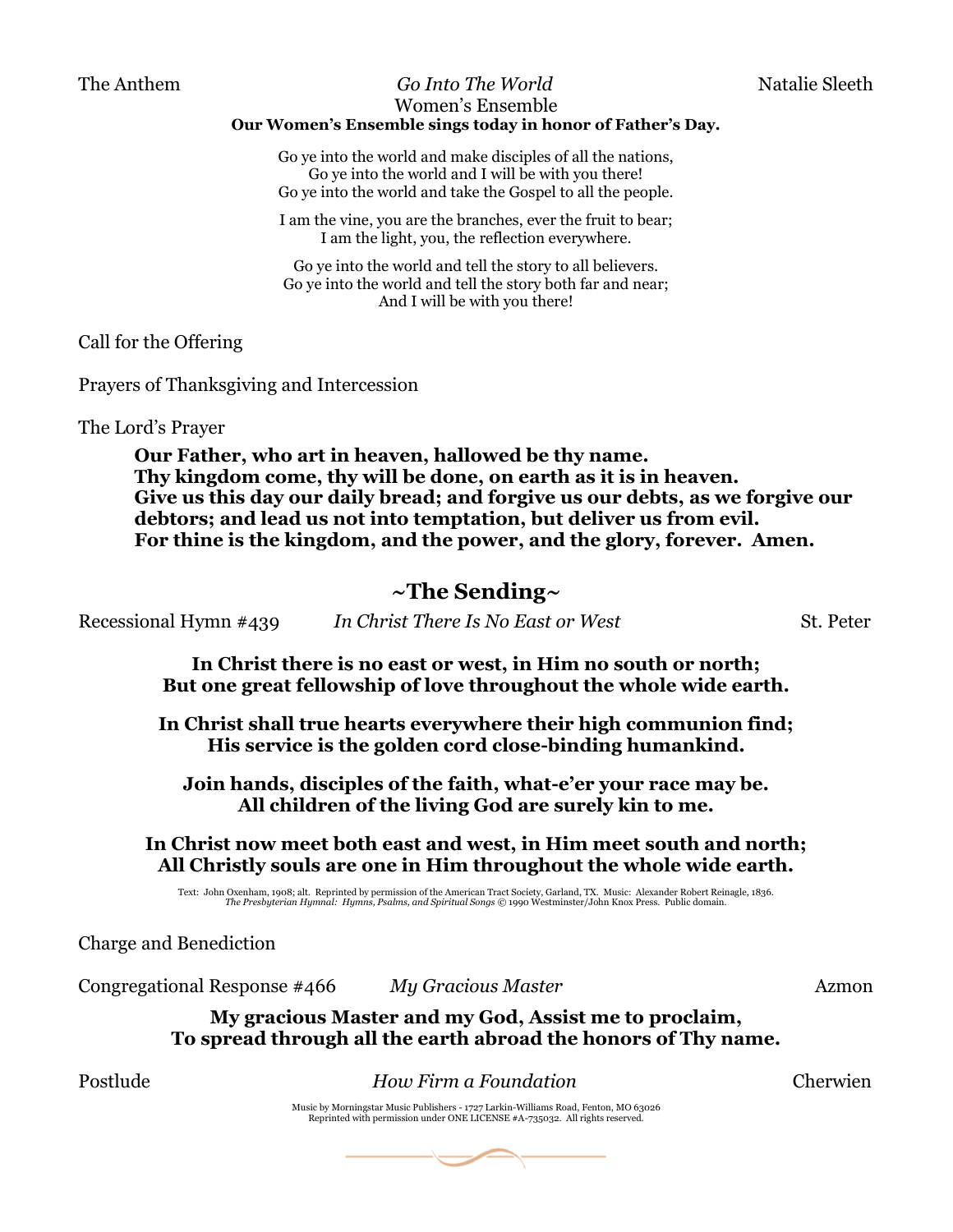

If you would like the church office to record your attendance today, you can:

- scan this QR Code and click on the generated google doc link or
- go to<https://tinyurl.com/record-FPC-attendance> or
- $\bullet$  email the office at [office@fpctn.org](mailto:office@fpctn.org)

Our special thanks today to **Reverend Wendy Neff**, guest pastor and **Paul Johnson**, liturgist in leading us in worship while Pastor Matt is away.



**ROCKERS:** Rockers, that fabulously fun group over Fifty, will dine out again on Thursday, June 23 at 11:30 a.m. at Lakeside Tavern on Northshore. The sign-up sheet is in the narthex. Gloria Purjet is the coordinator. *Come join us!*





## **VOLUNTEERS NEEDED FOR SUMMER KIDZONE PROGRAM**

Have you ever wanted to live the life of royalty? We have a job for you! The FPC Christian Education Committee is looking for adult/teen volunteers to assist with our summer programming needs. We've turned the middle school youth room into a castle complete with thrones and a drawbridge - and need helpers with snacks, science projects, drama readings, and recreation activities. We'll provide all the supplies and details – we just need helpers to show up and work with our adorable kids (ages 3 and up). The program runs from  $6/5$  through  $8/7$  on Sundays from 9 – 10 am. You can sign up for as many dates as your schedule allows (and designate your activity preference) through our easy online sign-up sheet at [https://www.signupgenius.com/go/8050A4BA5AC2AA1FA7-kidzone.](https://www.signupgenius.com/go/8050A4BA5AC2AA1FA7-kidzone)

Blessings to all in advance for volunteering! Please contact Mason Warren at [masonwarren@fpctn.org](mailto:masonwarren@fpctn.org) with volunteer questions or to enroll your child.



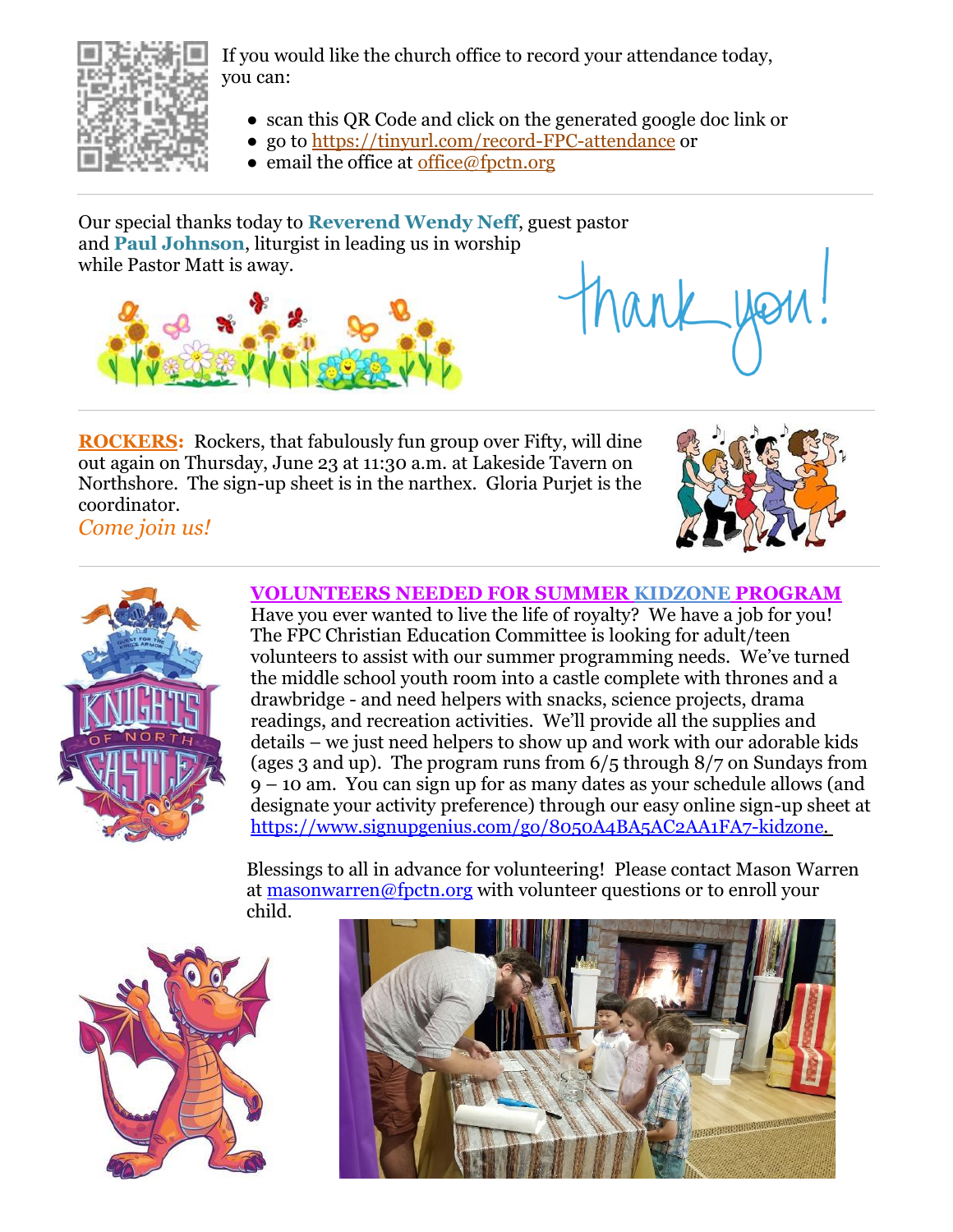The two little girls of the mission co-workers we support are growing up! We hope everyone in our church can do something special for them... **Keila and Annika Hare** will celebrate their 13th and 11th birthdays respectively on July 16 and July 10. Please help make two little girls very happy by sending each of them a birthday card to the following address:

#### **(Child's Name) c/o Mauricio Chacon-UBL APDO 901-1000 San Jose, Costa Rica**



Put our church name under your signature. USA Global Forever stamps are for sale at the post office—or you can use regular domestic forever stamps equal to \$1.20. Mail from the U.S. to Costa Rica can take up to 2-3 weeks, so mail your cards soon!

**Free Chair Yoga classes** are now offered two times per week: Monday mornings and Friday mornings at 10 a.m. in the narthex. These classes are perfect for beginners, seniors, and those with limited mobility and balance concerns. Please dress in comfortable clothing and appropriate footwear. All classes are taught by yoga instructors Jenny Trussell (RYT500/RCYT) and Collin Greaser (RYT), and offered at no cost. Sorry, no childcare is available. Please reach out to Jenny at [CEDARSTUDIOS4@GMAIL.COM](mailto:CedarStudios4@gmail.com)



for additional information or a private introductory session! Drop-ins are welcome!



#### **It's Foodies time again:**

Our July Foodies Picnic is Saturday July 23rd. We will start at 3pm, and eat at 5pm. **Everyone is invited, children included!**

We are serving Hamburgers (and Veggie burgers), Brats and Hotdogs. We ask you to sign up to bring an appetizer, side dish, or dessert and \$5 dollars to help cover the cost for meat and condiments.

It will be at Mikie Lancaster's lake house (227 Mainsail Rd. Kingston, TN 37763 ) Sign-up sheet and directions are found in the narthex. *Questions ??* Contact Pat Hickman 865/458-9899 and she will call you back.



Look for the **Sunset Gap Back to School** signup list in the narthex and online (go to:<https://tinyurl.com/SunsetGapBack2School2022> or use the QR code below). We are sponsoring 25 children this year from Cocke Co. Sign

your name and phone number on the list. Items need to be returned by July 24 with the tag number and child's name on the bag . We will be delivering the following week as school begins Aug 1. If you would like to help deliver, please contact Debbie Long.



Europe is facing its largest humanitarian crisis since World War II. The United Nations estimates up to 18 million people, both internally displaced and refugees, will eventually be impacted. Your gifts allow for an immediate response from **Presbyterian Disaster Assistance** (PDA) when emergencies first occur, often responding to crises that never make it into the news. To stay informed about the work Presbyterians are doing in and around Ukraine, visit [pcusa.org/pda/Ukraine.](https://pcusa.org/pda/Ukraine) Pray for our siblings in Ukraine. Pray for peace.

## **- WAYS TO GIVE –**

Through the church • Online at [pcusa.org/pda/Ukraine](https://pcusa.org/pda/Ukraine) • Text PDAUKR to 41444